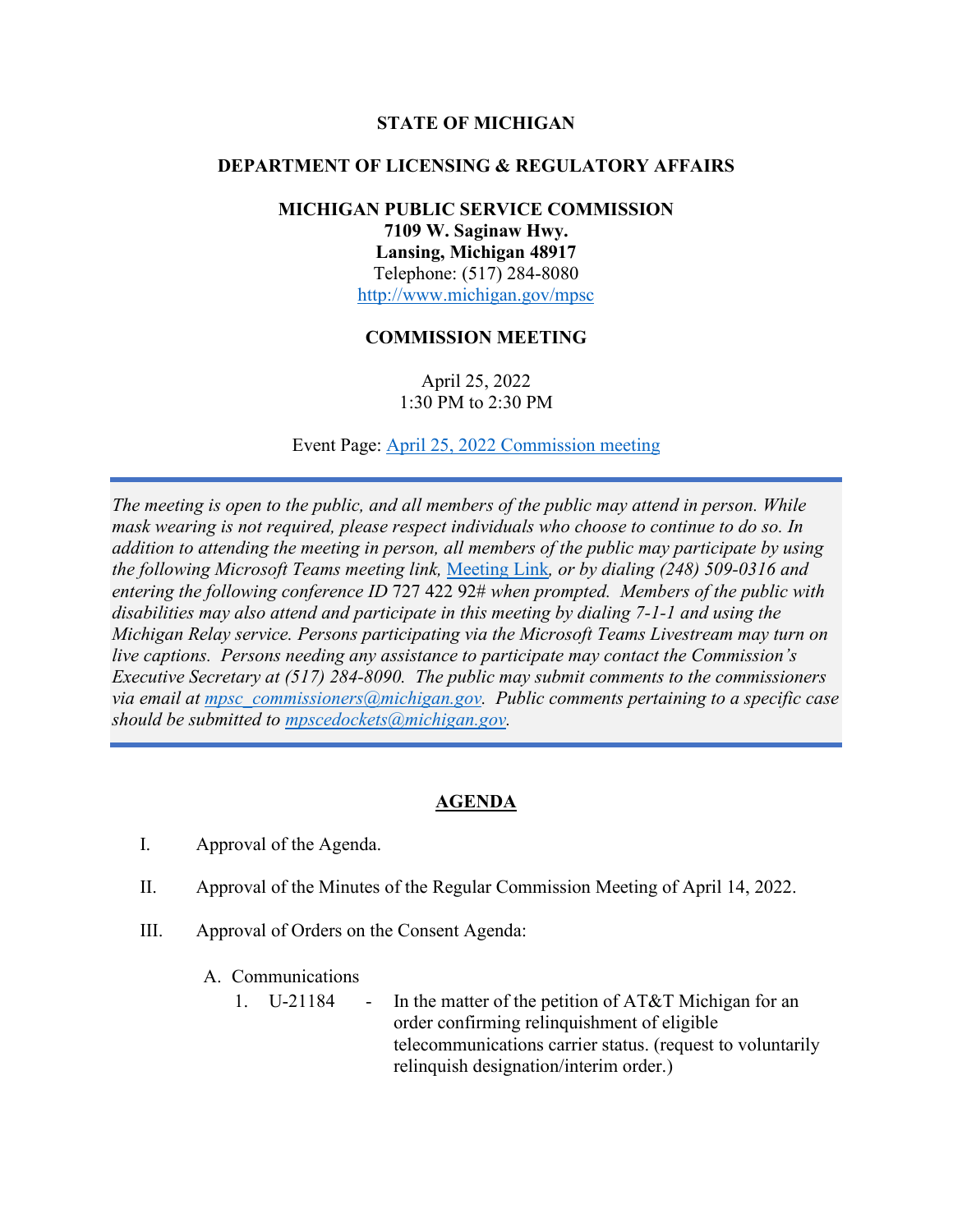| 2.               | Minute<br>Action     |                          | Peninsula Fiber Network Next Generation Services, LLC<br>(9-1-1 wireless, U-14000, invoice no. INV-1153 dated<br>April 13, 2022). |
|------------------|----------------------|--------------------------|-----------------------------------------------------------------------------------------------------------------------------------|
| 3.               | Minute<br>Action     | $\overline{\phantom{0}}$ | Peninsula Fiber Network Next Generation Services, LLC<br>(9-1-1 wireless, U-14000, invoice no. INV-1154 dated<br>April 13, 2022). |
| $\overline{4}$ . | Minute<br>Action     |                          | Peninsula Fiber Network Next Generation Services, LLC<br>(9-1-1 wireless, U-14000, invoice no. INV-1155 dated<br>April 13, 2022). |
| 5.               | Minute<br>Action     | $\overline{\phantom{0}}$ | Peninsula Fiber Network Next Generation Services, LLC<br>(9-1-1 wireless, U-14000, invoice no. INV-1156 dated<br>April 13, 2022). |
| 6.               | Minute<br>Action     | $\overline{\phantom{a}}$ | Peninsula Fiber Network Next Generation Services, LLC<br>(9-1-1 wireless, U-14000, invoice no. INV-1157 dated<br>April 13, 2022). |
| 7.               | Minute<br>Action     | $\overline{\phantom{a}}$ | Peninsula Fiber Network Next Generation Services, LLC<br>(9-1-1 wireless, U-14000, invoice no. INV-1158 dated<br>April 13, 2022). |
| 8.               | Minute<br>Action     |                          | Peninsula Fiber Network Next Generation Services, LLC<br>(9-1-1 wireless, U-14000, invoice no. INV-1159 dated<br>April 13, 2022). |
| 9.               | Minute<br>Action     | $\sim$                   | Peninsula Fiber Network Next Generation Services, LLC<br>(9-1-1 wireless, U-14000, invoice no. INV-1162 dated<br>April 13, 2022). |
|                  | 10. Minute<br>Action | $\blacksquare$           | Peninsula Fiber Network Next Generation Services, LLC<br>(9-1-1 wireless, U-14000, invoice no. INV-1163 dated<br>April 13, 2022). |
|                  | 11. Minute<br>Action | $\overline{\phantom{a}}$ | Peninsula Fiber Network Next Generation Services, LLC<br>(9-1-1 wireless, U-14000, invoice no. INV-1160 dated<br>April 13, 2022). |
|                  | 12. Minute<br>Action |                          | Peninsula Fiber Network Next Generation Services, LLC<br>(9-1-1 wireless, U-14000, invoice no. INV-1161 dated<br>April 13, 2022). |

# B. Electric

1. U-21130 - In the matter of the application of Upper Michigan Energy Resources Corporation for approval of its legally enforceable obligation criteria, pursuant to the Public Utility Regulatory Policies Act, 16 USC 2601 *et seq*. (proposed settlement agreement.)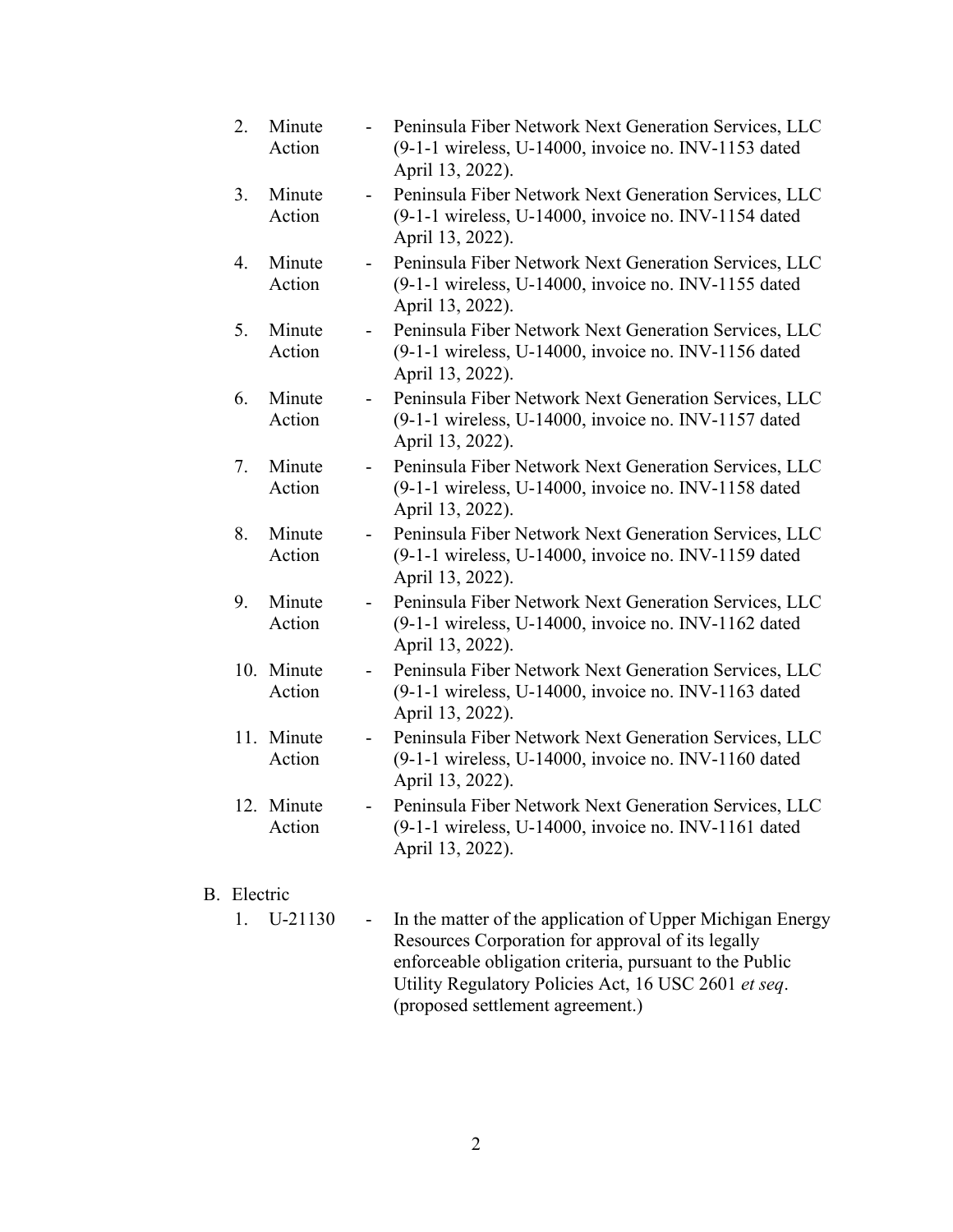- IV. Approval of other Orders:
	- A. Electric

|    | U-18353      |            | In the matter, on the Commission's own motion, regarding<br>the regulatory reviews, revisions, determination, and/or<br>approvals necessary for Indiana Michigan Power Company<br>to comply with Section 61 of 2016 PA 342. (ex parte/<br>voluntary green pricing program.) |
|----|--------------|------------|-----------------------------------------------------------------------------------------------------------------------------------------------------------------------------------------------------------------------------------------------------------------------------|
|    | 2. U-20833   | $\sim 100$ | In the matter of the application of Consumers Energy<br>Company for approval of power purchase agreements. (ex<br><i>parte/proposed purchase agreement with STS</i><br>Hydropower, LLC.)                                                                                    |
|    | $3. U-21090$ |            | In the matter of the application of Consumers Energy<br>Company for approval of an integrated resource plan under<br>MCL 460.6t, certain accounting approvals, and for other<br>relief. (motion to extend/interim order.)                                                   |
| 4. | U-21152      |            | In the matter, on the Commission's own motion, regarding<br>the regulatory reviews, revisions, determination and/or<br>approvals necessary for Upper Peninsula Power Company<br>to comply with Section 61 of 2016 PA 342. (ex parte/<br>voluntary green pricing program.)   |

B. Gas

1. U-20883 - In the matter, on the Commission's own motion, regarding the regulatory reviews, revisions, determinations, and/or approvals necessary for SEMCO Energy, Inc. to fully comply with Public Act 295 of 2008, as amended by Public Act 342 of 2016. (energy waste reduction plan/final order.)

V. Public Comments.

#### **Notices**

- A. Any interested person may attend this meeting and/or any future Regular or Special Meeting of the Commission. Any person may address the Commission during the time reserved on the Agenda for Public Comments in accordance with the content and duration limitations contained in the Commission's Bylaws.
- B. Persons needing an accommodation to participate may contact the Commission's Executive Secretary at (517) 284-8090 in advance to request hearing or other assistance.
- C. The Commission's meeting may be tape-recorded, videotaped, broadcast, telecast, and/or streamed live over the internet. Recordings of the Commission's meeting may be posted to the Commission's website at [http://www.michigan.gov/mpsc,](http://www.michigan.gov/mpsc) and the